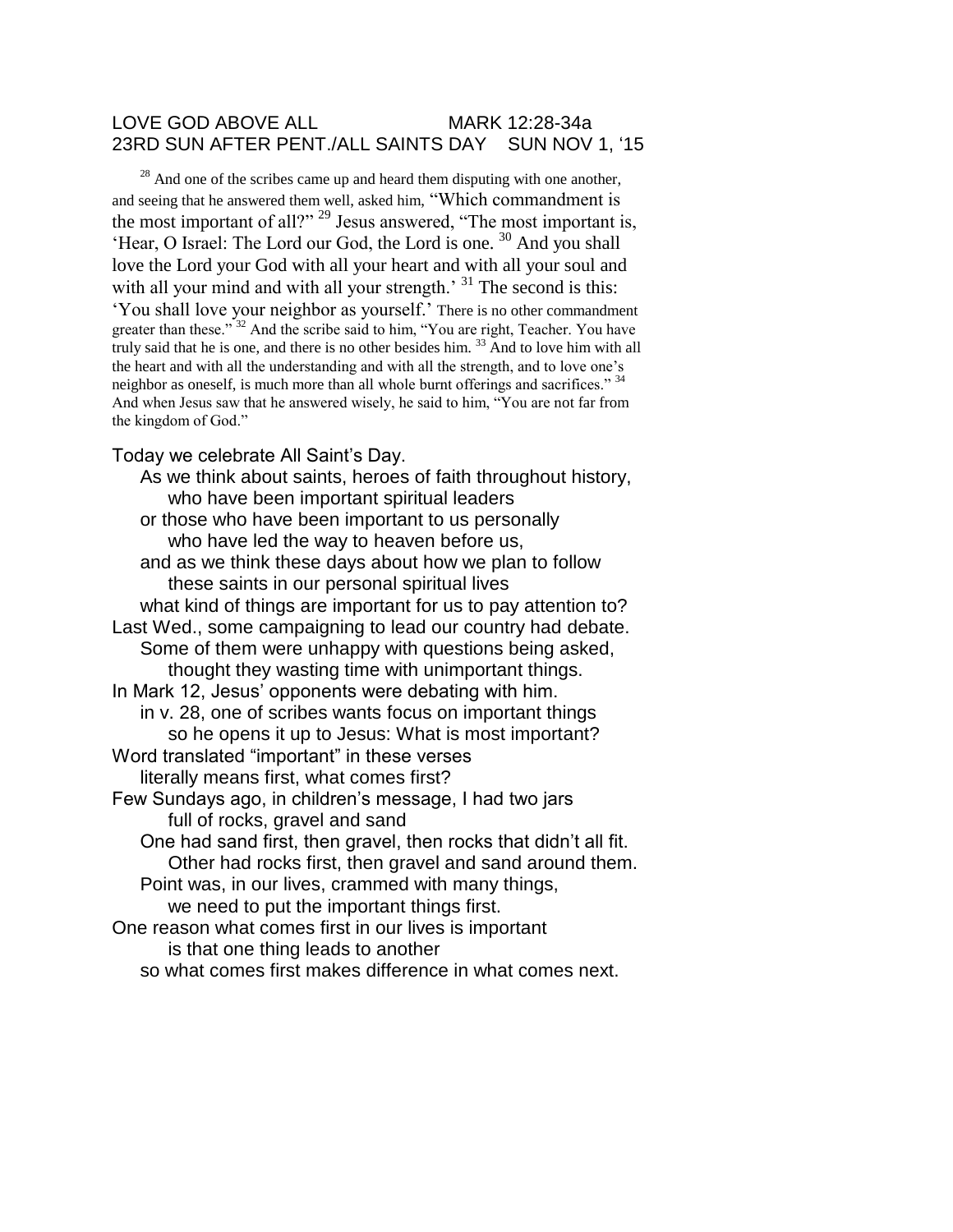## SAINTS ARE LED BY FAITH TO LOVE GOD LOVE FOR GOD LEADS TO LOVE FOR OTHERS JESUS' LOVE LEADS US TO GOD'S KINGDOM

## SAINTS ARE LED BY FAITH TO LOVE GOD

 $28$  And one of the scribes came up and heard them disputing with one another, and seeing that he answered them well, asked him, "Which commandment is the most important of all?" <sup>29</sup> Jesus answered, "The most important is, 'Hear, O Israel: The Lord our God, the Lord is one. <sup>30</sup> And you shall love the Lord your God with all your heart and with all your soul and with all your mind and with all your strength.'

in v. 28, when scribe asks "which commandment," word he uses for which also means "what kind of" command. Other places in Bible also record the summary, "you shall love the Lord with all your heart, soul & might." which is quote from Deut. 6:5 But notice what Jesus mentions first here. He starts with Deut. 6:4: The most important is, "Hear, O Israel, the Lord our God, the Lord is one." This is Jewish statement of faith, known as great Shema, Shema means "hear" or "listen." This is the answer to what comes first, before anything we do: faith in God and who he is and what he does. What kind of command comes first? It is the call to have faith in the one true God. Heb. 11 says, "Without faith it is impossible to please him." In Deut. 5 and Exod. 20, where we find 10 commandments, which in Hebrew are literally called the 10 words, Before God says "You shall have no other God's before me." He says, "I am the Lord your God, who brought you out of the land of Egypt, out of the house of slavery." The first word is what God himself has done for us. In Egypt and in other cultures there were many gods, so your loyalty had to be divided between them. But if there is only one God who does everything for us, then all our loyalty and love belong to him alone. Today's epistle from 1 John 3 says, "See what kind of love the Father has given to us, that we should be called children of God…when he appears we will be like him, because we shall see him as he is."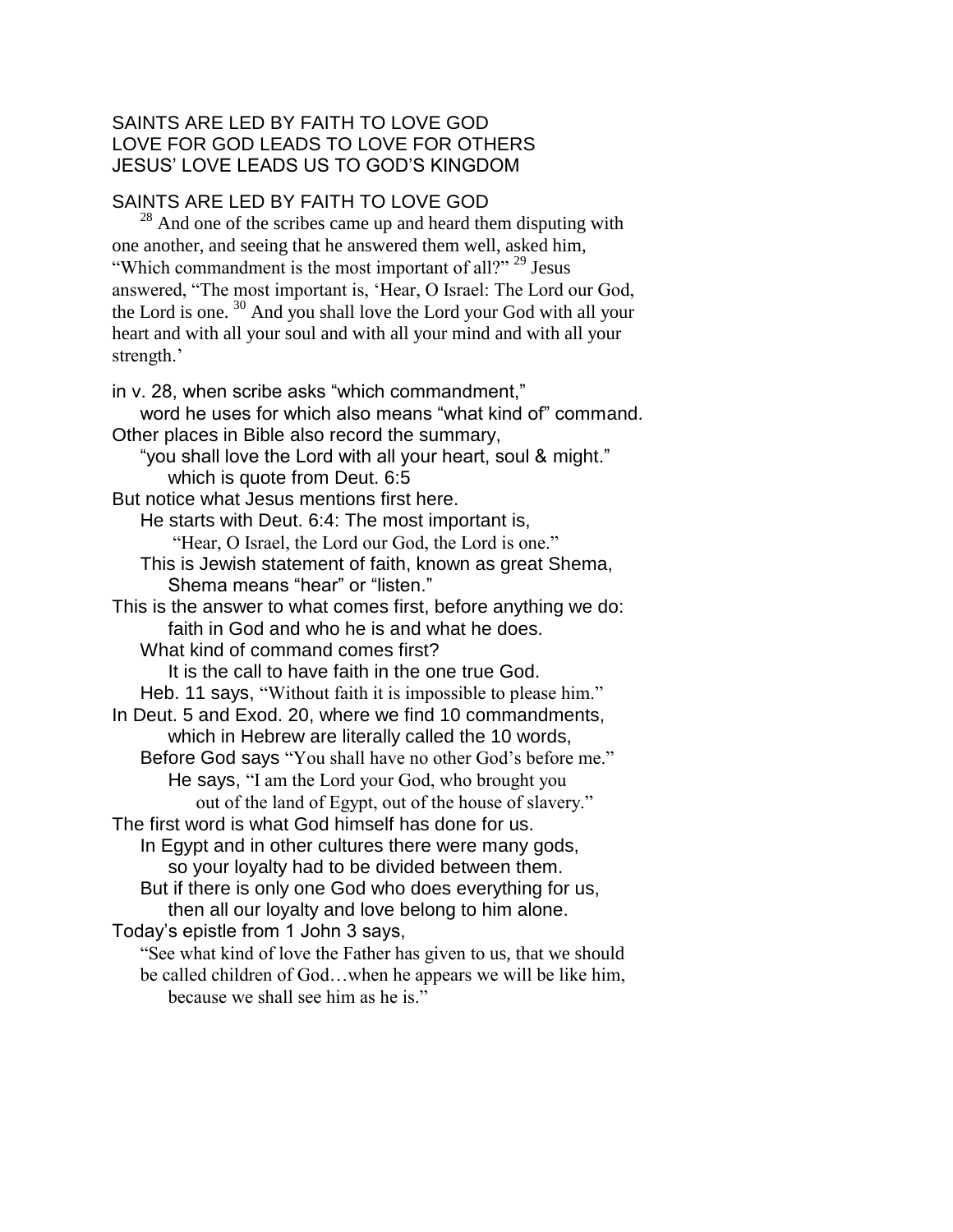It is God's nature to be perfectly and totally loving. his calling us his children is a call to be like him. Seeing him as he is, when he fully appears on last day, and as he reveals himself to us in word & sacraments, is what causes us to be like him. As John also wrote: we love because he first loved us. If we really know & believe how much he loves us, why wouldn't we love him completely? It is the love God gives us and the faith he gives us by revealing himself to us, and the righteousness he gives us through faith that makes us holy, that is saints. But this love for God also always leads to something else. LOVE FOR GOD LEADS TO LOVE FOR OTHERS <sup>31</sup> The second is this: 'You shall love your neighbor as yourself.' There is no other commandment greater than these." The question, "Which commandments is most important?" comes from fact that in Jewish tradition, are xxx commands, coinciding with their count of xxx parts of the body. We are not used to having an exact count, but it is true, proper relationships with others can be complicated, Scientific study of brain has concluded people are equipped to have about 150 close relationships with family, co-workers, neighbors, friends, etc. How do you keep them all straight? I compare godly relationships not to whole body but backbone with many bones that must be kept in straight relationship. If they are out of line, crooked, we have pain and difficulty doing what we need to do. Same thing happens if we are crooked, out of line, in relationships with other people. Bible summarizes God's rule for relationships "love your neighbor as yourself." Some have said, "so you can't truly love your neighbor unless you first love yourself." He have to properly understand what love really is. Love is not just a good feeling about others or ourselves but wanting what is good for self or others. Like God, who always wants what is good for us, even when he feels angry about our sins.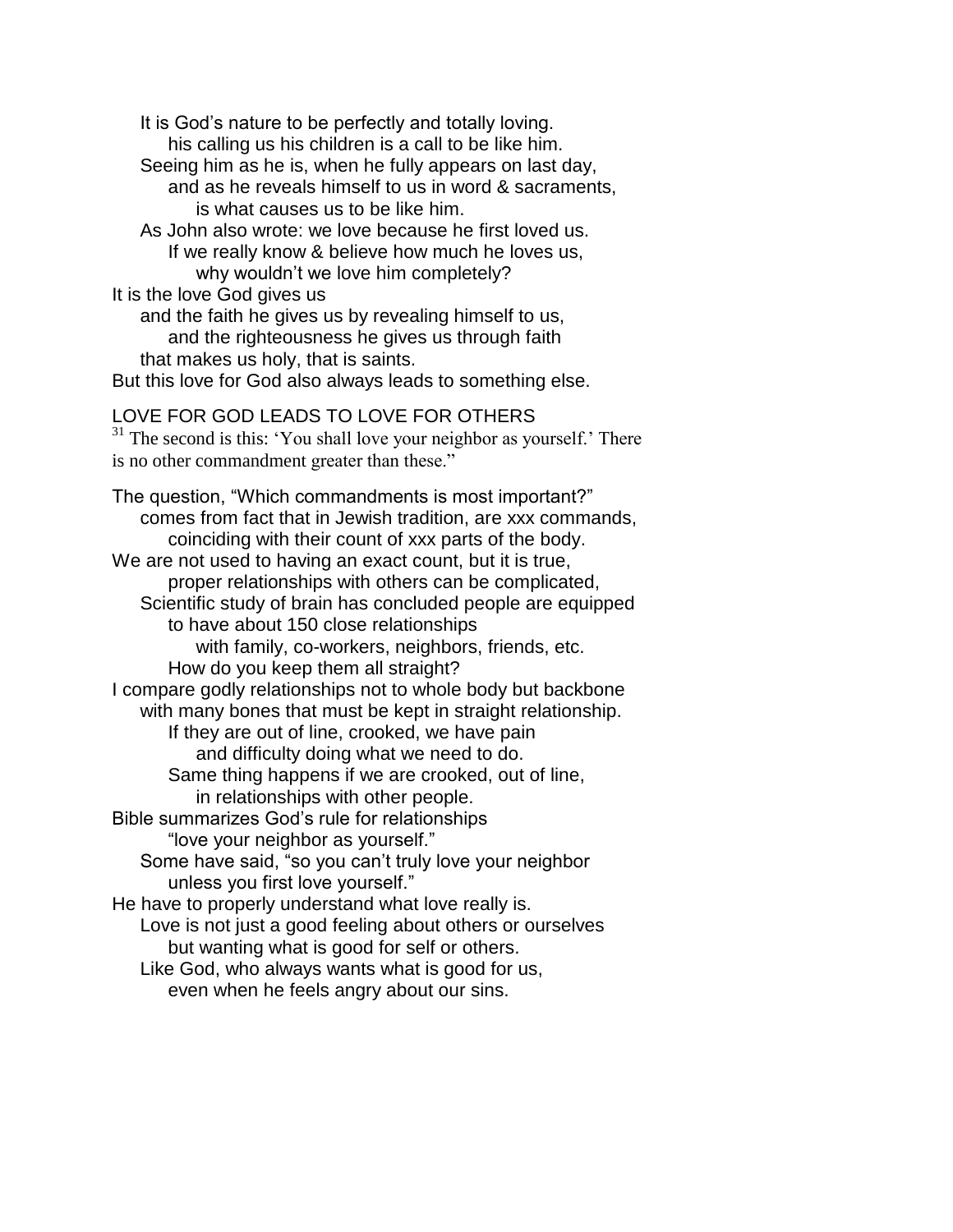We may like feeling good. This can mean just relaxing all day, eating whatever tastes good, doing whatever we enjoy. But is this truly good for us in long run? No. It would lead to poverty, sickness and misery! We may imagine loving others means feeling good so we may love others as long as they make us feel good and we may try to do whatever makes others feel good about us. Is this true love, what is really good for others? Not at all! This is why God, who loves us, has given commandments that explain what is truly good for both us and for others. It is good for others & us to not just ignore parents & other authorities but respect & listen to them. It is good for others & us to not just to take life for granted & waste it but to protect human life and health. it is good for others & us to not just be sexually promiscuous but faithful to our spouse. It is good for others & us to not just get what we want however we can but to earn it. It is good for others & us to not just say whatever seems to our advantage at the time but to tell the truth. All these things may feel hard at the time but love is what is best in the long run. Thinking of saints today reminds us that life we want to live

is not just for here and now but forever.

## JESUS' LOVE LEADS US TO GOD'S KINGDOM

 $32$  And the scribe said to him, "You are right, Teacher. You have truly said that he is one, and there is no other besides him.<sup>33</sup> And to love him with all the heart and with all the understanding and with all the strength, and to love one's neighbor as oneself, is much more than all whole burnt offerings and sacrifices."<sup>34</sup> And when Jesus saw that he answered wisely, he said to him, "You are not far from the kingdom of God."

Question, "What kind of commandment is first?"

reflects fact that in O.T. God gave Israel 3 kinds of laws. One kind was laws on personal relationships with God and other people, which we have been thinking about. Another kind was political laws for kingdom of Israel. We don't live in that kingdom today & both O.T. and N.T. make clear we live by laws of country where we live.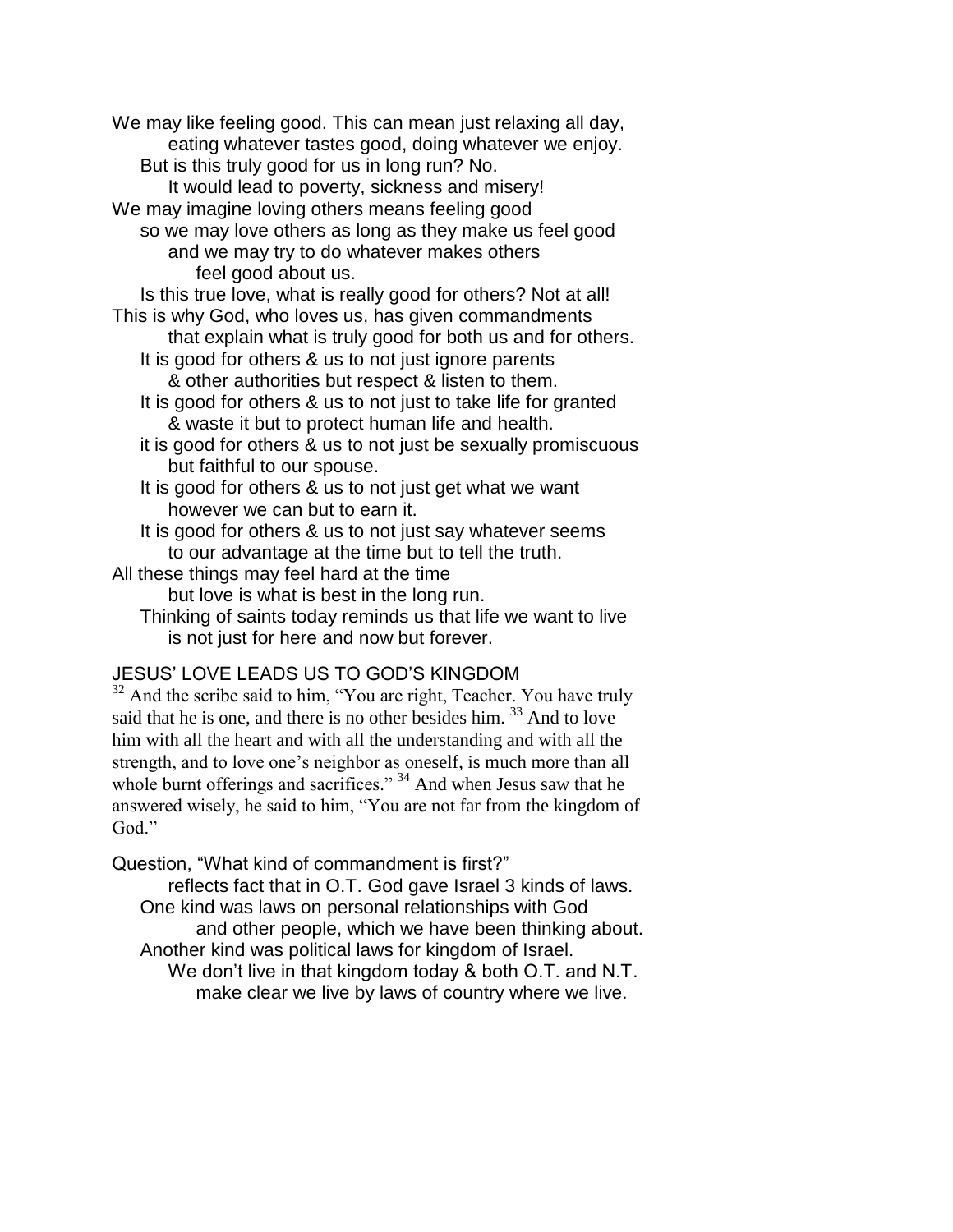Another kind was ceremonial laws about how to worship, details about sacrifices, which pictured & pointed forward to final sacrifice Jesus made for all our sins. It was virtually impossible to keep all the laws at once. Parable of Good Samaritan is about tension between relationship law about caring for the neighbor and ceremonial law about ritual purity. Scribe Jesus is talking to recognizes that right loving relationships with God and neighbors is more important that details of offerings & sacrifices. But Jesus says, "You are not far from the kingdom of God." What does it take to actually get into the kingdom of God and into the kingdom of heaven with all the saints? It takes more than our keeping the law because we can't keep all of it perfectly. When people die, is common to say how good they were by talking about how they were kind & helpful to others. But what about what is even more important, loving God above all things with faithful devotion? Can anyone claim to love God with all his heart and soul? Does anyone love God with all his mind & understanding? Has anyone loved God with all his might and strength? There is only one who can honestly say yes. That is Jesus. And Jesus is the one who has loved all of us more than himself. He has loved us with all his heart & all his soul & all his mind & all his strength. He was willing to suffer for us emotionally & socially & spiritually & physically through his whole life & finally in his death for us. His keeping the whole law for us is more than all the whole burnt offerings & sacrifices put together, because it once and for all made up for all our failure to keep God's law and it is because of this alone that we are made holy saints who join in praising him in the kingdom of light. SAINTS ARE LED BY FAITH TO LOVE GOD What he has done for us, revealed in his word & sacraments is what leads us to faith, which is the only way to have any relationship with God at all.

LOVE FOR GOD LEADS TO LOVE FOR OTHERS